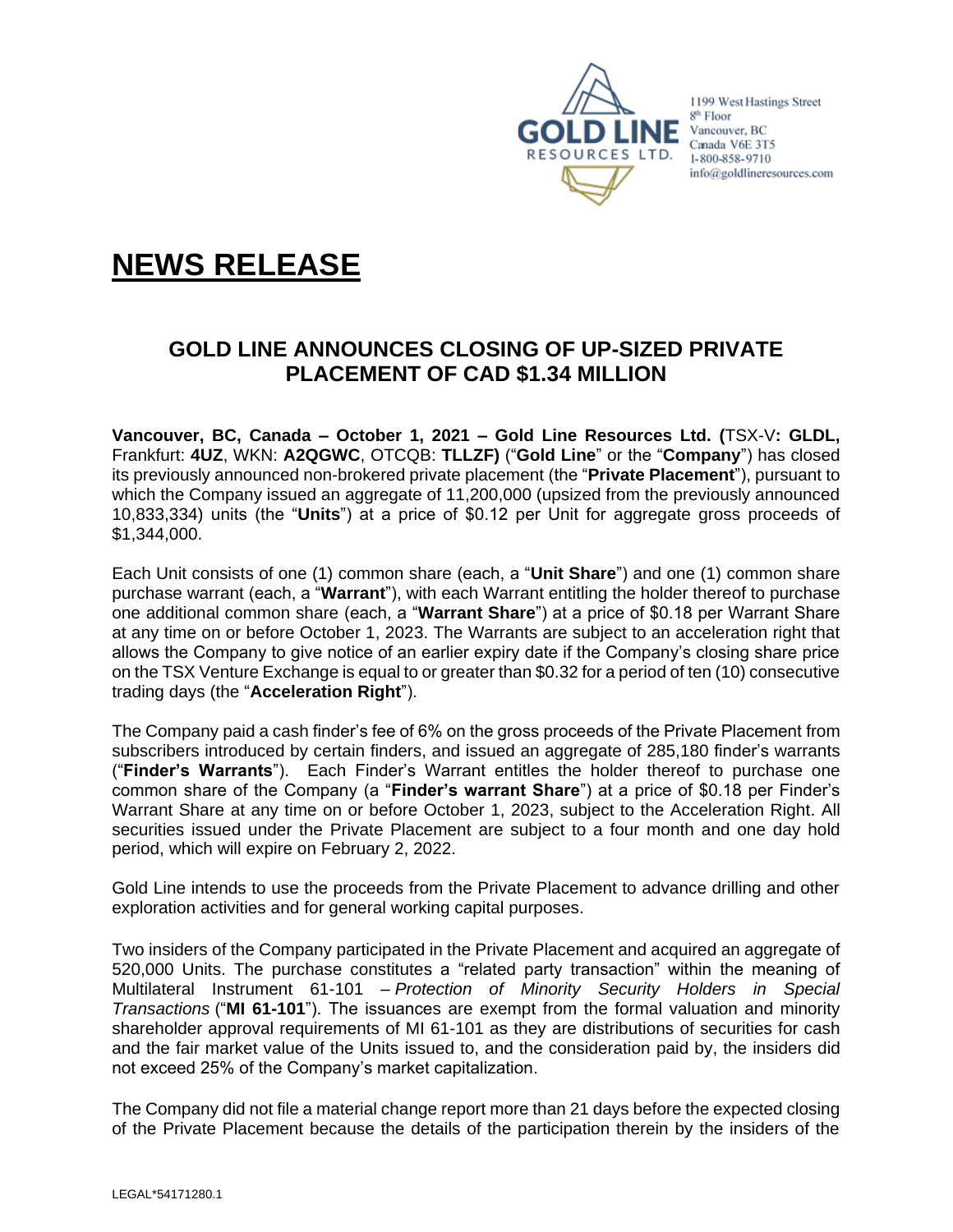Company were not settled until shortly prior to the anticipated closing of the Private Placement and the Company wished to close on an expedited basis for business reasons.

#### **About Gold Line Resources Ltd.**

Gold Line Resources is focused on acquiring mineral properties with exceptional exploration potential in the most prolific gold-producing regions of Fennoscandia. Gold Line is working in one of the world's top mining jurisdictions and emerging exploration frontiers due to its strong mineral endowment, stable tenure, straightforward permitting, favourable tax regime and supportive geopolitical landscape.

Gold Line currently holds a prospective portfolio of five gold exploration projects in Sweden: one project is in the Skelleftea belt of north-central Sweden and four projects, including the Långtjärn property, are located within the Gold Line Mineral Belt of north-central Sweden. The projects are located on a 200-kilometre Proterozoic greenstone sedimentary belt that is host to multiple gold showings and deposits.

**ON BEHALF OF THE BOARD OF DIRECTORS OF GOLD LINE RESOURCES,**

Adam Cegielski CEO & Director

For further information: Email: [investor@goldlineresources.com](mailto:investor@goldlineresources.com) Telephone: 1-800-858-9710

### **FOLLOW US:**

Website:<https://www.goldlineresources.com/> Facebook:<https://www.facebook.com/Gold-Line-Resources> Twitter: [https://twitter.com/GLDL\\_Resources](https://twitter.com/GLDL_Resources) Instagram: [https://www.instagram.com/gold\\_line\\_resources/](https://www.instagram.com/gold_line_resources/) LinkedIn: <https://www.linkedin.com/company/gold-line-resources-ltd>

*Neither the TSX Venture Exchange nor its Regulation Services Provider (as that term is defined in policies of the TSX Venture Exchange) accepts responsibility for the adequacy or accuracy of this release.*

#### *Cautionary Note Regarding Forward-Looking Statements*

This news release contains statements that constitute "forward-looking statements." Such forward looking statements involve known and unknown risks, uncertainties and other factors that may cause Gold Line's actual results, performance or achievements, or developments to differ materially from the anticipated results, performance or achievements expressed or implied by such forward-looking statements. Forward looking statements are statements that are not historical facts and are generally, but not always, identified by the words "expects," "plans," "anticipates," "believes," "intends," "estimates," "projects," "potential" and similar expressions, or that events or conditions "will," "would," "may," "could" or "should" occur.

Forward-looking statements in this news release include, among others, use of proceeds, exploration and development plans of Gold Line, and other statements that are not historical facts. Forward-looking statements are based on Gold Line's current beliefs and assumptions as to the